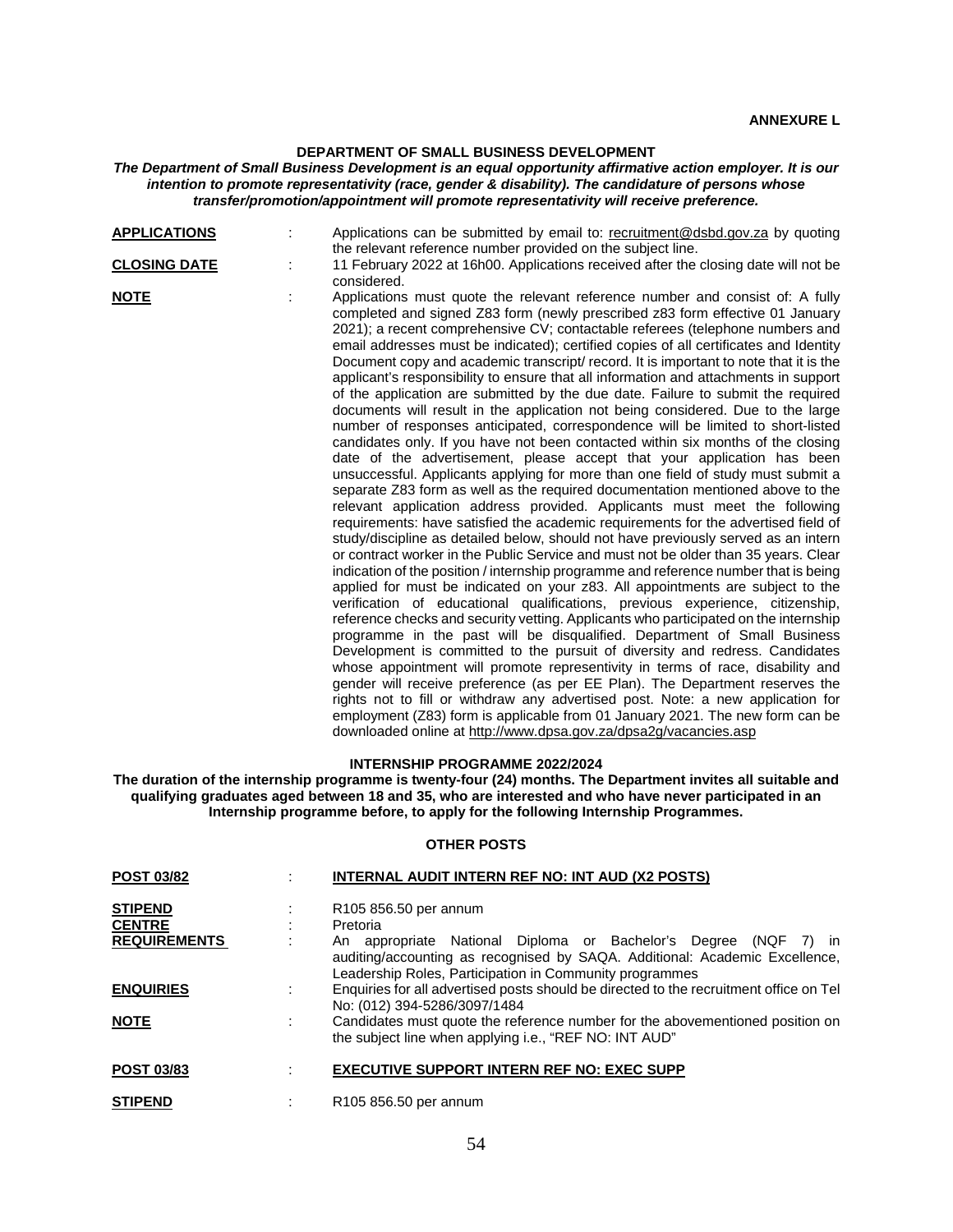| <b>CENTRE</b>       |   | Pretoria                                                                                                                                                                                                                                                                                                                                                                                                                                                                              |
|---------------------|---|---------------------------------------------------------------------------------------------------------------------------------------------------------------------------------------------------------------------------------------------------------------------------------------------------------------------------------------------------------------------------------------------------------------------------------------------------------------------------------------|
| <b>REQUIREMENTS</b> |   | An appropriate B. Degree/National Diploma (NQF 6 /7) in Public Administration/<br>Business Management/ Political Science / Development Studies as recognised by<br>SAQA. Additional: Academic Excellence, Leadership Roles, Participation in                                                                                                                                                                                                                                          |
| <b>ENQUIRIES</b>    |   | Community programmes.<br>Enquiries for all advertised posts should be directed to the recruitment office on Tel<br>No: (012) 394-5286/3097/1484                                                                                                                                                                                                                                                                                                                                       |
| <u>NOTE</u>         |   | Candidates must quote the reference number for the abovementioned position on<br>the subject line when applying i.e., "REF NO: EXEC SUPP"                                                                                                                                                                                                                                                                                                                                             |
| <b>POST 03/84</b>   |   | <b>GRAPHIC DESIGN INTERN REF NO: COMMS INT (X2 POSTS)</b>                                                                                                                                                                                                                                                                                                                                                                                                                             |
| <b>STIPEND</b>      |   | R105 856.50 per annum                                                                                                                                                                                                                                                                                                                                                                                                                                                                 |
| <b>CENTRE</b>       |   | Pretoria                                                                                                                                                                                                                                                                                                                                                                                                                                                                              |
| <b>REQUIREMENTS</b> |   | An appropriate National Diploma or Bachelor's Degree (NQF6/7) in<br>Communication/ Graphic Design / Visual Arts / Multimedia Design as recognised<br>by SAQA. Experience in and knowledge of design tools such as Adobe Software,<br>Photoshop, InDesign, Illustrator, Dreamweaver / Premiere Pro/ unreal engine/<br>Articulate storyline 360, Quark, Digital Marketing and Basic Photography skills,<br>Academic Excellence, Leadership Roles, Participation in Community programmes |
| <b>ENQUIRIES</b>    | ÷ | will be an added advantage.<br>Enquiries for all advertised posts should be directed to the recruitment office on Tel<br>No: (012) 394-5286/3097/1484                                                                                                                                                                                                                                                                                                                                 |
| <b>NOTE</b>         |   | Candidates must quote the reference number for the abovementioned position on<br>the subject line when applying i.e., "REF NO: COMMS INT"                                                                                                                                                                                                                                                                                                                                             |
| <b>POST 03/85</b>   |   | <b>SCM INTERN REF NO: SCM INT</b>                                                                                                                                                                                                                                                                                                                                                                                                                                                     |
| <b>STIPEND</b>      |   | R105 856.50 per annum                                                                                                                                                                                                                                                                                                                                                                                                                                                                 |
| <b>CENTRE</b>       |   | Pretoria                                                                                                                                                                                                                                                                                                                                                                                                                                                                              |
| <b>REQUIREMENTS</b> |   | An appropriate National Diploma or Bachelors Degree (NQF6/7) in Supply Chain<br>Management / Procurement / Logistics / Purchasing Management as recognised<br>by SAQA. Knowledge in PFMA, PPPFA, Treasury regulations, BBBEE and general<br>understanding of Supply Chain Management processes. Additional: Academic<br>Excellence, Leadership Roles, Participation in Community programmes.                                                                                          |
| <b>ENQUIRIES</b>    |   | Enquiries for all advertised posts should be directed to the recruitment office on Tel<br>No: (012) 394-5286/3097/1484                                                                                                                                                                                                                                                                                                                                                                |
| <b>NOTE</b>         |   | Candidates must quote the reference number for the abovementioned position on<br>the subject line when applying i.e., "REF NO: SCM INT"                                                                                                                                                                                                                                                                                                                                               |
| <b>POST 03/86</b>   |   | <u>HRA INTERN REF NO: HRA INT</u>                                                                                                                                                                                                                                                                                                                                                                                                                                                     |
| <b>STIPEND</b>      |   | R <sub>105</sub> 856.50 per annum                                                                                                                                                                                                                                                                                                                                                                                                                                                     |
| <b>CENTRE</b>       |   | Pretoria                                                                                                                                                                                                                                                                                                                                                                                                                                                                              |
| <b>REQUIREMENTS</b> |   | An appropriate National Diploma or Bachelors Degree (NQF6/7): Human Resource<br>Management / Development / Public Administration / Public Management or related<br>as recognised by SAQA. Additional: Academic Excellence, Leadership Roles,<br>Participation in Community programmes.                                                                                                                                                                                                |
| <b>ENQUIRIES</b>    |   | Enquiries for all advertised posts should be directed to the recruitment office on Tel<br>No: (012) 394-5286/3097/1484                                                                                                                                                                                                                                                                                                                                                                |
| <b>NOTE</b>         |   | Candidates must quote the reference number for the abovementioned position on<br>the subject line when applying i.e., "REF NO: HRA INT"                                                                                                                                                                                                                                                                                                                                               |
| <u>POST 03/87</u>   |   | <u>INTERNATIONAL RELATIONS INTERN REF NO: INT REL</u>                                                                                                                                                                                                                                                                                                                                                                                                                                 |
| <b>STIPEND</b>      |   | R105 856.50 per annum                                                                                                                                                                                                                                                                                                                                                                                                                                                                 |
| <b>CENTRE</b>       |   | Pretoria                                                                                                                                                                                                                                                                                                                                                                                                                                                                              |
| <b>REQUIREMENTS</b> |   | An appropriate National Diploma / B Degree (NQF 7) in International Relations /<br>Political Science /Business Management /Development Studies as recognised by<br>SAQA. Additional: Academic Excellence, Leadership Roles, Participation in<br>Community programmes.                                                                                                                                                                                                                 |